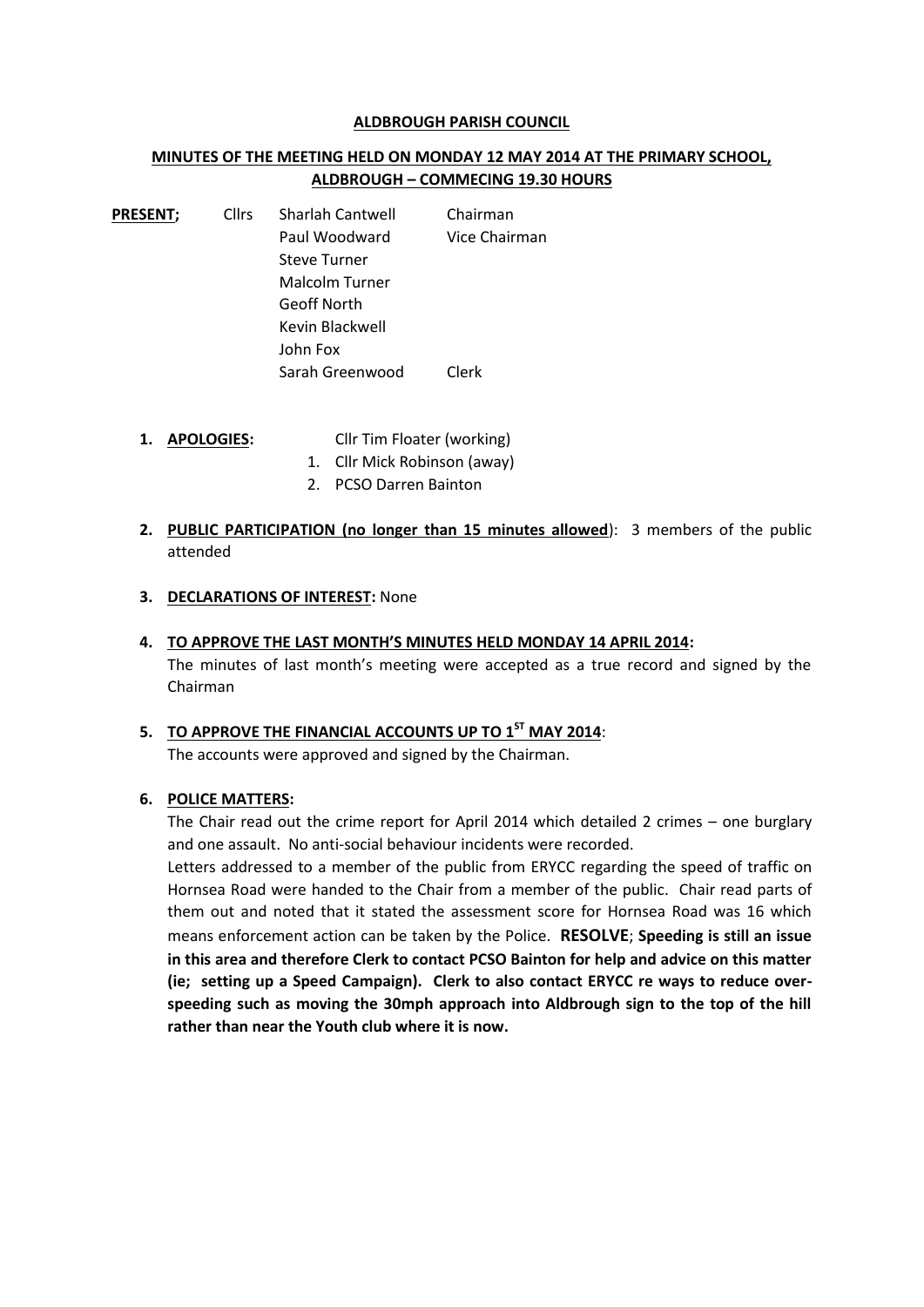# **7. MATTERS ARISING – LOOKING AT LAST MONTH'S RESOLVES:**

- 248 Seaside Road; Patrick McVeigh, Planning Enforcement Officer emailed the Parish Council to say the Enforcement Notice has not been complied with therefore a summons has been applied for. Legal action is being prepared.
- Church Wall repairs: Cllr Geoff North has investigated and could not locate the damage. **RESOLVE; Cllr Turner is going to take a look**

# **8. CLG GAS SITE UPDATE:** Nothing to report

**9. ANNUAL AUDIT**: The Annual Audit has now been prepared and was presented to the meeting as required by law and was signed and approved by the Chairman.

# **10. PLANNING APPLICATIONS:** Nothing to report

# **11. CORRESPONDENCE:**

- **a)** Email from Patrick Oxley Anti-Industrialisation Group member this group are voicing the opinions of local people who are against further wind farms, gas cavern, oil and gas exploration and bio mass etc. They are seeking the support of Parish Councils and ask whether a Councillor from Aldbrough would like to attend their meeting at 7pm on 14/5/14 at the Falcon Inn Withernwick. **RESOLVE; Clerk to contact and ask Mr Oxley to attend the next Parish Council meeting to explain in more detail. Cllr Geoff North may be able to attend their meeting this week but only tentatively**
- **b)** A booklet has been delivered entitled 'Let's get ready for the Unexpected'. From Humber Emergency Planning Services. These booklets give practical advice on dealing with emergencies such as flooding **RESOLVE; Clerk to order more of these booklets**
- **c)** Letter dated 1/5/2014 from the Environment Agency informing that a permit has been issued for Rathlin Energy (UK) to cover the management of extractive mining waste and flaring of gas, and the management of naturally occurring radioactive material resulting from the prospecting for oil and gas at West Newton Wellsite, Fosham Road, Marton HU11 5DA.

# **12 ANY OTHER BUSINESS:**

- **a)** Clerk to compare quotes from Aon (current Insurers) and Zurich Aldbrough Parish Council Insurance due  $1<sup>st</sup>$  June 2014
- **b)** The Parish Council have received into the account the first half of the Precept £5000.
- **c)** The grass mowing company HAPS do not seem to be keeping on top of the grass growth **RESOLVE; Cllr Steve Turner to speak with them- extra cuts may be needed.**
- **d)** Outdoor Gym Equipment 'First for Fitness'. Details were sent by Cllr Mick Robinson (who was absent). 6 items and installation would be at a cost of £10000.00 Cllr Robinson is willing to apply for a Grant for these items but has also suggested that the Parish Council contribute an amount towards the equipment ie; £500.00. **RESOLVE; To**